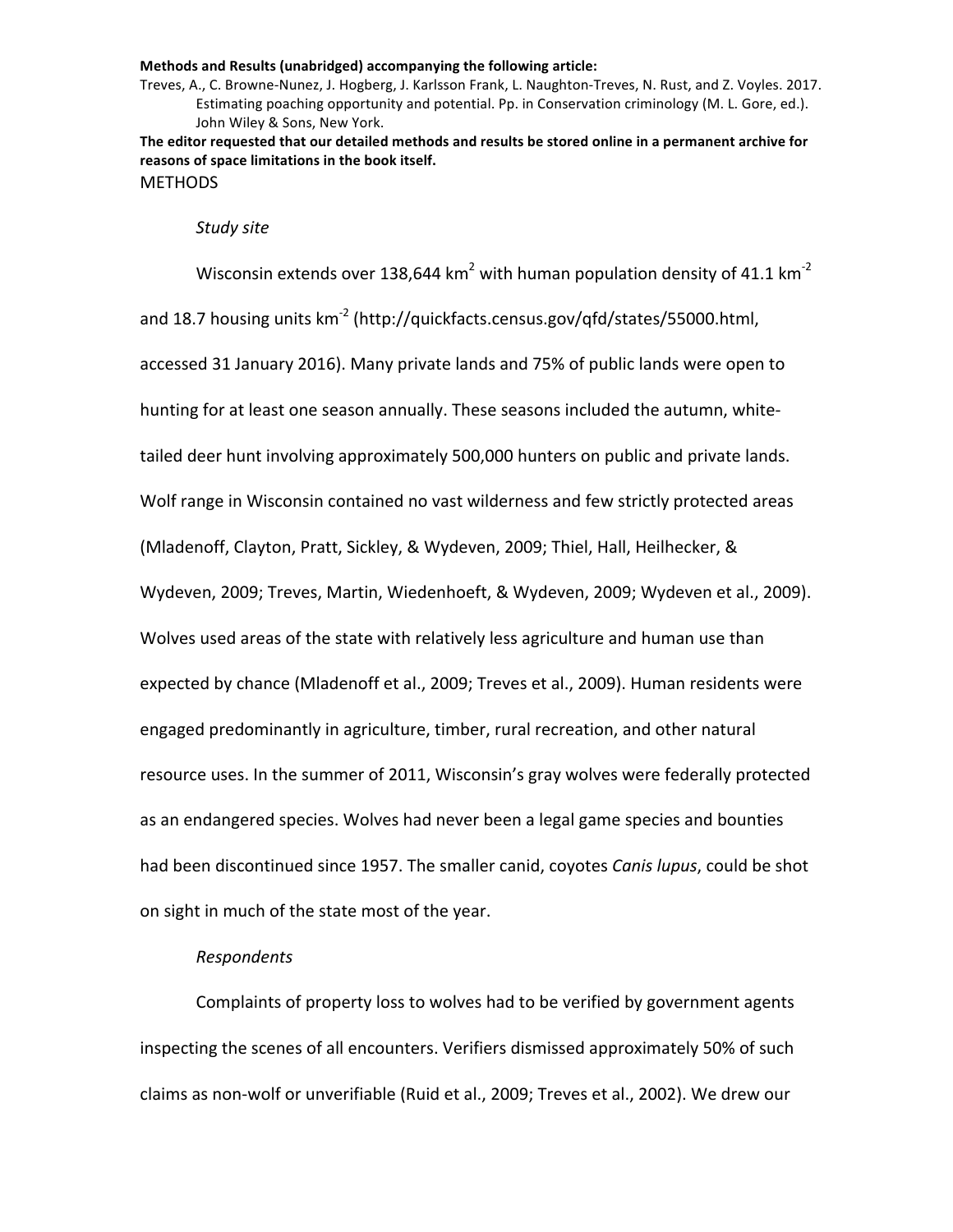Treves, A., C. Browne-Nunez, J. Hogberg, J. Karlsson Frank, L. Naughton-Treves, N. Rust, and Z. Voyles. 2017. Estimating poaching opportunity and potential. Pp. in Conservation criminology (M. L. Gore, ed.). John Wiley & Sons, New York.

The editor requested that our detailed methods and results be stored online in a permanent archive for reasons of space limitations in the book itself.

respondent sample from the remainder deemed 'probable' or 'confirmed' wolf

complaints only. We previously estimated the latter error rate in livestock incidents as <9% false positives (Treves, Martin, Wydeven, & Wiedenhoeft, 2011). We obtained telephone numbers of all complainants from 2007 to the spring of 2011 from the Wisconsin Department of Natural Resources. We conducted telephone interviews to record our respondents' memories of the circumstances surrounding their experiences with wolves and the respondents' self-reported appraisals of their capability to shoot the wolf or wolves. We replicated as closely as possible the methods used in Backeryd (2007). Typically, the more recent and salient an event is, the easier it is to recall (Pearson & Caroline, 1981). Although recall of events beyond even a few months may be limited, we believe the high degree of salience of events involving wild wolves would limit biases and error (Dex, 1995). We sent an advance-notice letter to the complainants so as to avoid surprise, improve the legitimacy of the survey (Salant & Dillman, 1994), and potentially increase the response rate.

Deer hunters were reached at random without advance warning by dialing telephone numbers in the same municipalities as the former complainant sample. We asked whichever adult answered the phone if they hunted deer but were not bear hunters or livestock producers, so as to differentiate the random sample from the complainant samples described above. We sought oral consent by script and used structured interview questionnaires (both available upon request) and guaranteed confidentiality orally. We did not record names of deer-hunters. We interviewed only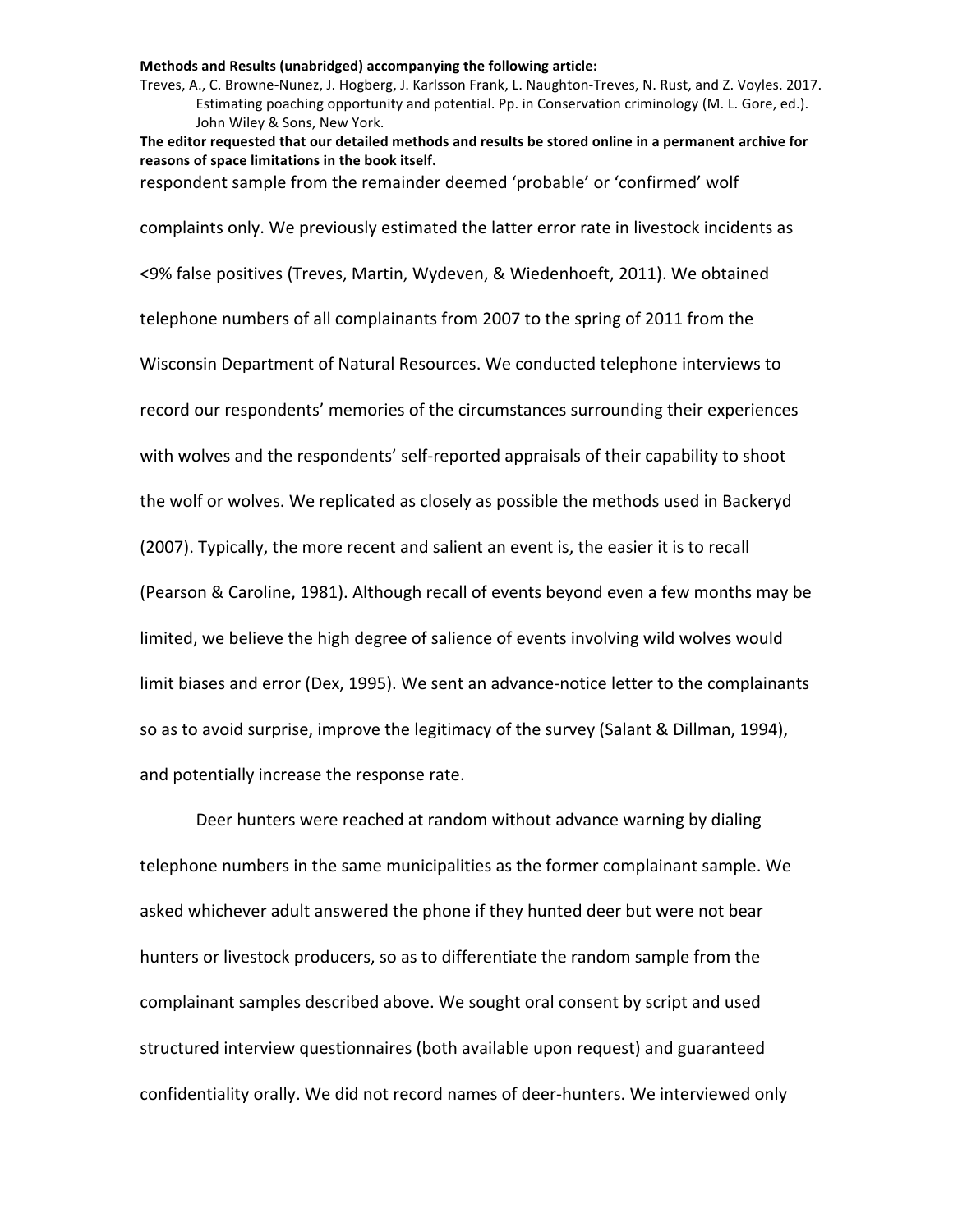Treves, A., C. Browne-Nunez, J. Hogberg, J. Karlsson Frank, L. Naughton-Treves, N. Rust, and Z. Voyles. 2017. Estimating poaching opportunity and potential. Pp. in Conservation criminology (M. L. Gore, ed.). John Wiley & Sons, New York.

The editor requested that our detailed methods and results be stored online in a permanent archive for reasons of space limitations in the book itself.

those respondents  $\geq$ 18 years old. One recipient refused. The questionnaire items

analyzed here are reproduced verbatim below.

## *Survey items*

We did not ask telephone respondents if they were inclined to poach a wolf because we were concerned that the telephone interview would not be perceived as confidential enough to assure high rates of truthfulness. We were less interested in the respondent's intentions than in their perceived capability to act given the opportunity. After recording respondents' descriptions of the conditions during the encounter with wolves, we asked "Did you see the wolf/wolves immediately before, during, or immediately after the incident?" Of the subset with eye-witness encounters who answered 'yes' to the latter question, we then determined if they had been armed with a loaded weapon. Then we asked, "Playing the scene back in your memory, do you think you might have been able to shoot the wolf or wolves that you saw immediately before, during, or immediately after this incident?" We assumed our respondents were the best situated to estimate their own capability to kill the wolf they encountered, taking into account their recollections of their internal condition at the time and external conditions (light, visual obstructions, distance, etc.) at the time of the encounter. Although people over-estimate or under-estimate their capability, no one else could make a better judgment. Our alternative would be to use the conditions at the scene (light, visibility, readiness, etc.) but that would substitute our judgment for theirs, which we could not justify.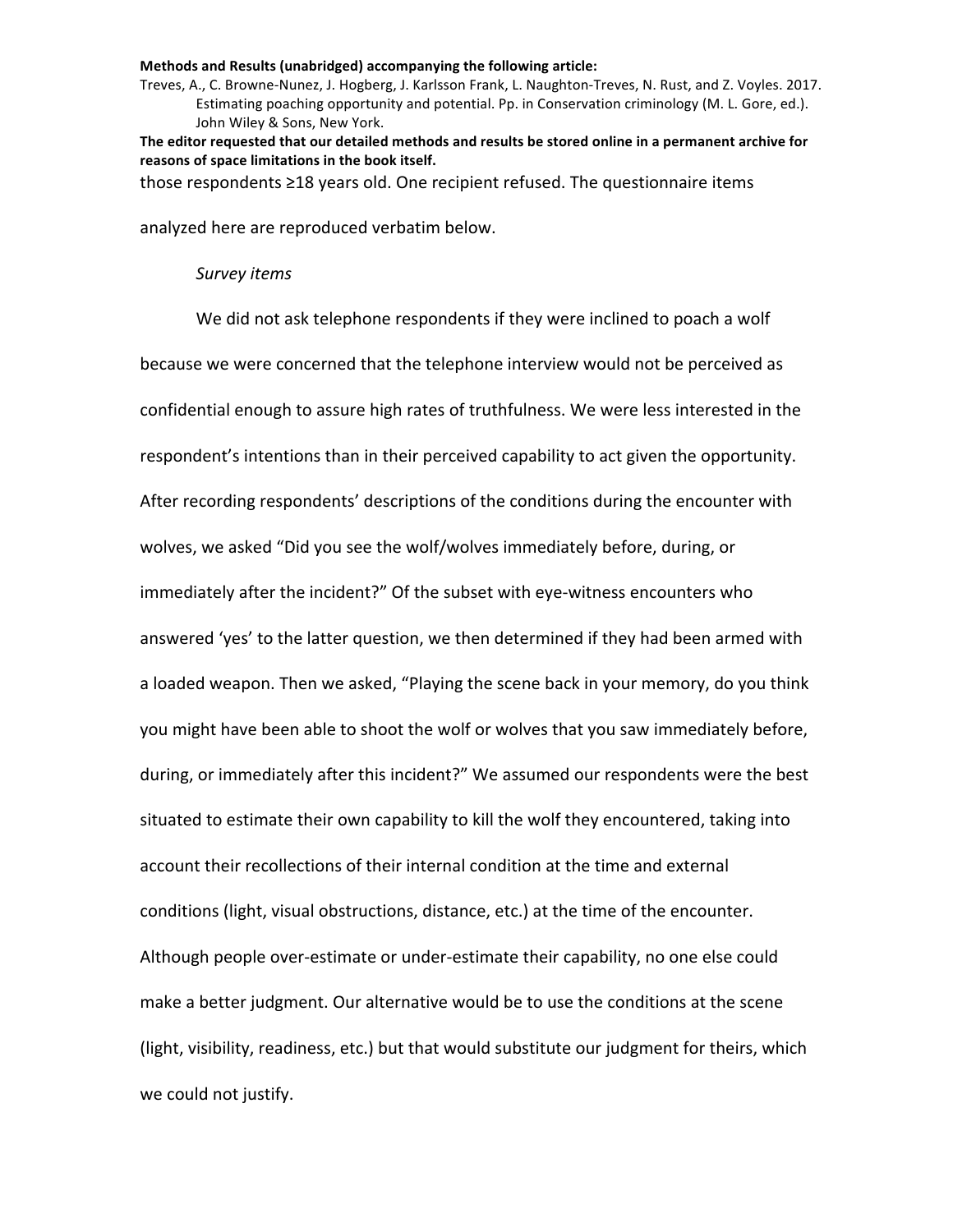Treves, A., C. Browne-Nunez, J. Hogberg, J. Karlsson Frank, L. Naughton-Treves, N. Rust, and Z. Voyles. 2017. Estimating poaching opportunity and potential. Pp. in Conservation criminology (M. L. Gore, ed.). John Wiley & Sons, New York.

The editor requested that our detailed methods and results be stored online in a permanent archive for reasons of space limitations in the book itself.

*Inclination to poach*

We used the results of three prior mail-back questionnaire surveys (described below) in which respondents living in Wisconsin's wolf range were assured of confidentiality and presented with statements about poaching wolves. Because the surveys and return envelopes were not identifiable and respondents could answer in privacy, we felt the truthfulness would be enhanced. We demonstrated previously in a general sample of respondents that there was internal consistency in the responses to that statement and that individuals who were later resampled remained consistent in their responses over time (Treves & Martin 2011; Treves et al. 2013). For each of three questionnaire items that follow, we offered five response options (strongly agree, agree, neutral, disagree, strongly disagree) and pooled strongly agree and agree for simplicity.

In 2009, 15% of deer hunters living in wolf range agreed with the statement, "If I were out hunting and saw a wolf I might shoot it" (25% of bear hunters agreed). Also we demonstrated that responses to this statement had shifted toward agreement an average of 1% per year from 2001–2009. Assuming the rate of change continued by the time of the present study (2011), the percent agreeing might have increased to 17% (27% among bear hunters). In addition, 24% of deer hunters selected the neutral response option (32% of bear hunters). The neutrals might be considered equally inclined to poach and not to poach. Therefore we set the bounds of our respondents' inclinations to poach wolves at 17-29% among deer hunters (INCLINATION<sub>deer-hunters</sub>) and 27-43% among bear hunters (INCLINATION<sub>bear-hunters</sub>). In 2001, the statement "I would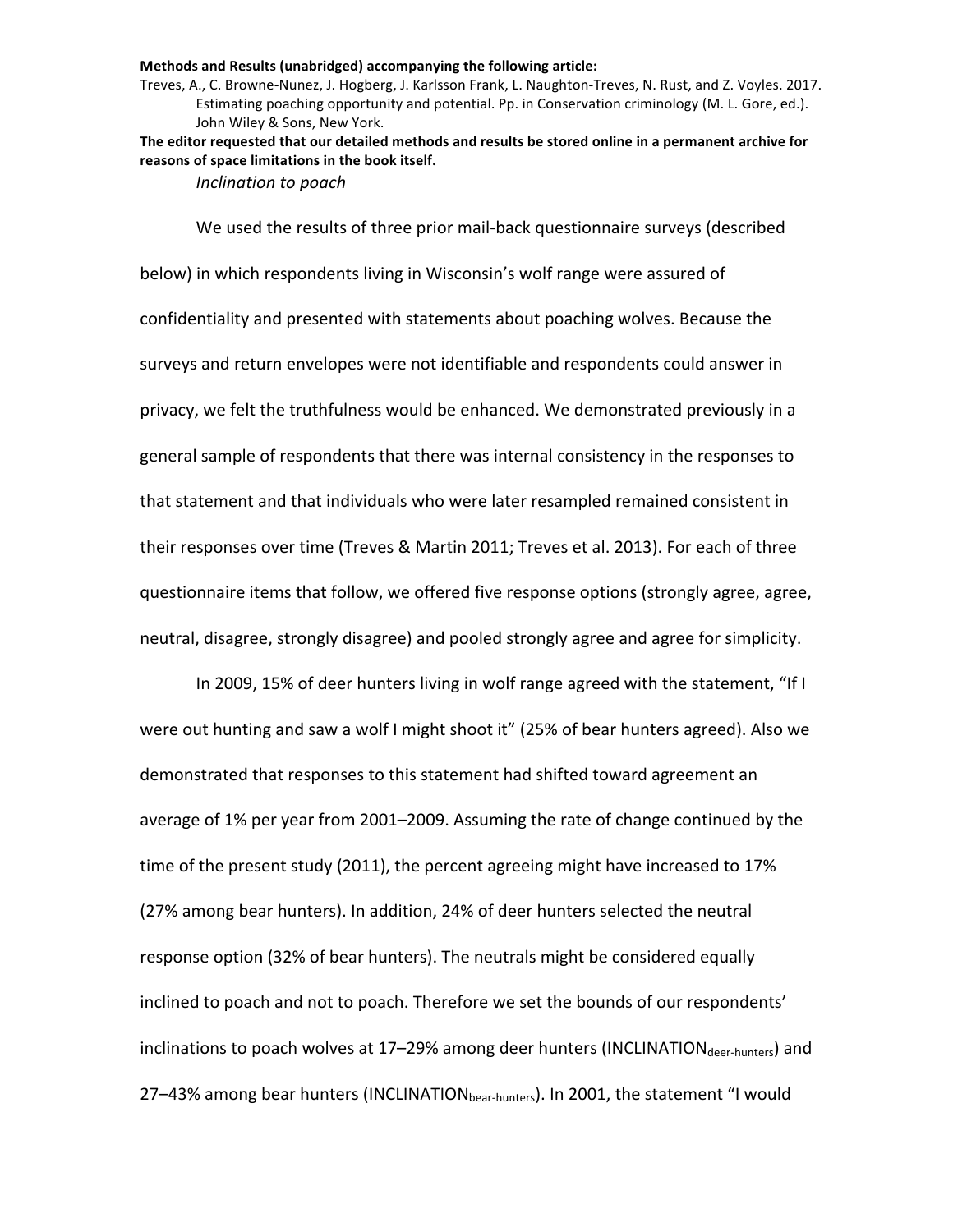Treves, A., C. Browne-Nunez, J. Hogberg, J. Karlsson Frank, L. Naughton-Treves, N. Rust, and Z. Voyles. 2017. Estimating poaching opportunity and potential. Pp. in Conservation criminology (M. L. Gore, ed.). John Wiley & Sons, New York.

The editor requested that our detailed methods and results be stored online in a permanent archive for reasons of space limitations in the book itself.

shoot a wolf if it threatened my pets", garnered 20% agreement (26% neutral) from a

sample of 152 wolf range residents with high exposure to wolves but who were neither livestock producers nor bear hunters (sampling details in Naughton-Treves, Grossberg, & Treves, 2003). Among 171 livestock producers in that same sample, agreement was 19% (19% neutral) and among 188 bear hunters it was 13% (18% neutral). We never asked this question again in subsequent surveys nor did we ask a comparable question about livestock or hounds. As in the prior item, we assumed a 1% increase per year and a final range of values bounded by those agreeing (minimum) and added that estimate to half of those who had been neutral (maximum). Thus, we had 3 estimates for the inclination to poach wolves when their domestic animals were threatened among general pet owners, and livestock producers respectively, as follows: INCLINATION<sub>pet-</sub>  $_{\text{owners}}$  = 30–44% and INCLINATION  $_{\text{livestock-producers}}$  = 29–39%. For bear hunters, we had two estimates of inclination to poach a wolf (see above) so we used the minimum and the maximum estimates of both as our bounds for INCLINATION<sub>bear-hunters</sub> = 23–43%. We did not have a questionnaire item relating to threats to health and human safety. Thus we described these respondents' answers only.

## *Modeling potential to poach*

Following the hypothesis in Figure 1 (main text), we operationalized potential to poach as follows:

Eq. 1: POTENTIAL-TO-POACH = INCLINATION . CAPABILITY . OPPORTUNITY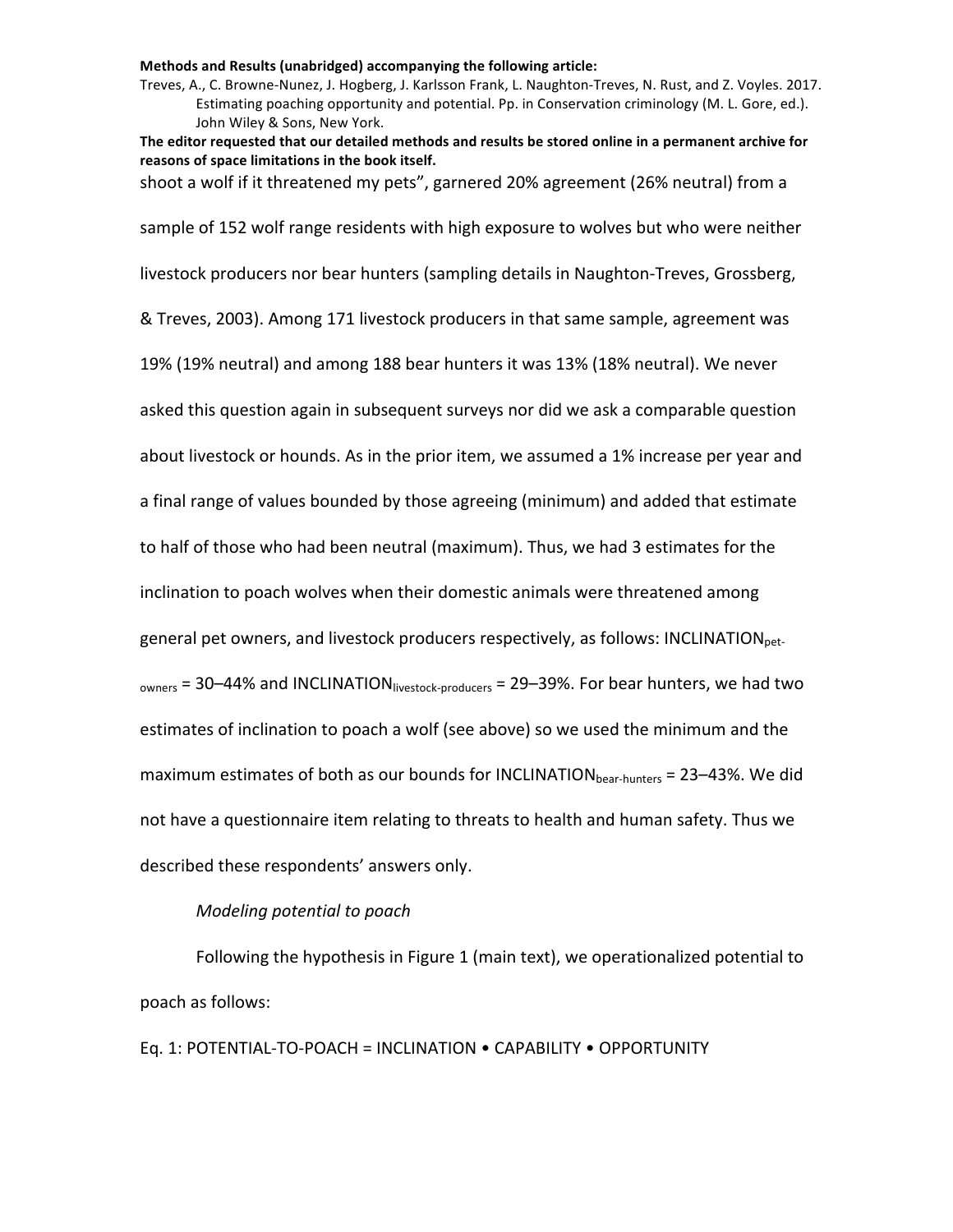Treves, A., C. Browne-Nunez, J. Hogberg, J. Karlsson Frank, L. Naughton-Treves, N. Rust, and Z. Voyles. 2017. Estimating poaching opportunity and potential. Pp. in Conservation criminology (M. L. Gore, ed.). John Wiley & Sons, New York.

The editor requested that our detailed methods and results be stored online in a permanent archive for reasons of space limitations in the book itself.

To model the potential to poach a wolf, we multiplied the three frequency estimates as

estimated above. We treated INCLINATION and CAPABILITY as independent because

INCLINATION was estimated from our mail-back surveys from 2001–2009, whereas

CAPABILITY was estimated from our telephone interview samples of individuals in 2011,

both described above. We also treated OPPORTUNITY as independent because it

reflected the frequency with which encounters with wolves occurred (not necessarily

visual), i.e., it was set at 100% for verified complainants but self-reported by the deer

hunter sample reporting on visual encounters and taking into account time spent in the

field (see Eq. 2 below).

Our assumption of independence (multiplying the probabilities) is reasonable

given our sources of data but may not hold under other conditions. First, a would-be

poacher with strong intentions may seek additional opportunities (e.g., deliberate

search for wolves to poach) or those who encounter many opportunities may change their attitudes (e.g., finding wolves more o less valuable as a result of experiences). We discuss the implications of this theoretical non-independence between intention and opportunity in the Discussion.

To operationalize Eq. 1 for our random deer hunters, we defined its components as follows:

Eq. 2: POTENTIAL-TO-POACH<sub>deer-hunters</sub> = INCLINATION<sub>deer-hunters</sub> •  $(A \cdot C) \cdot (F \cdot V)$ where the first parenthetical product represented CAPABILITY, and the second parenthetical product represented OPPORTUNITY. CAPABILITY was modeled as the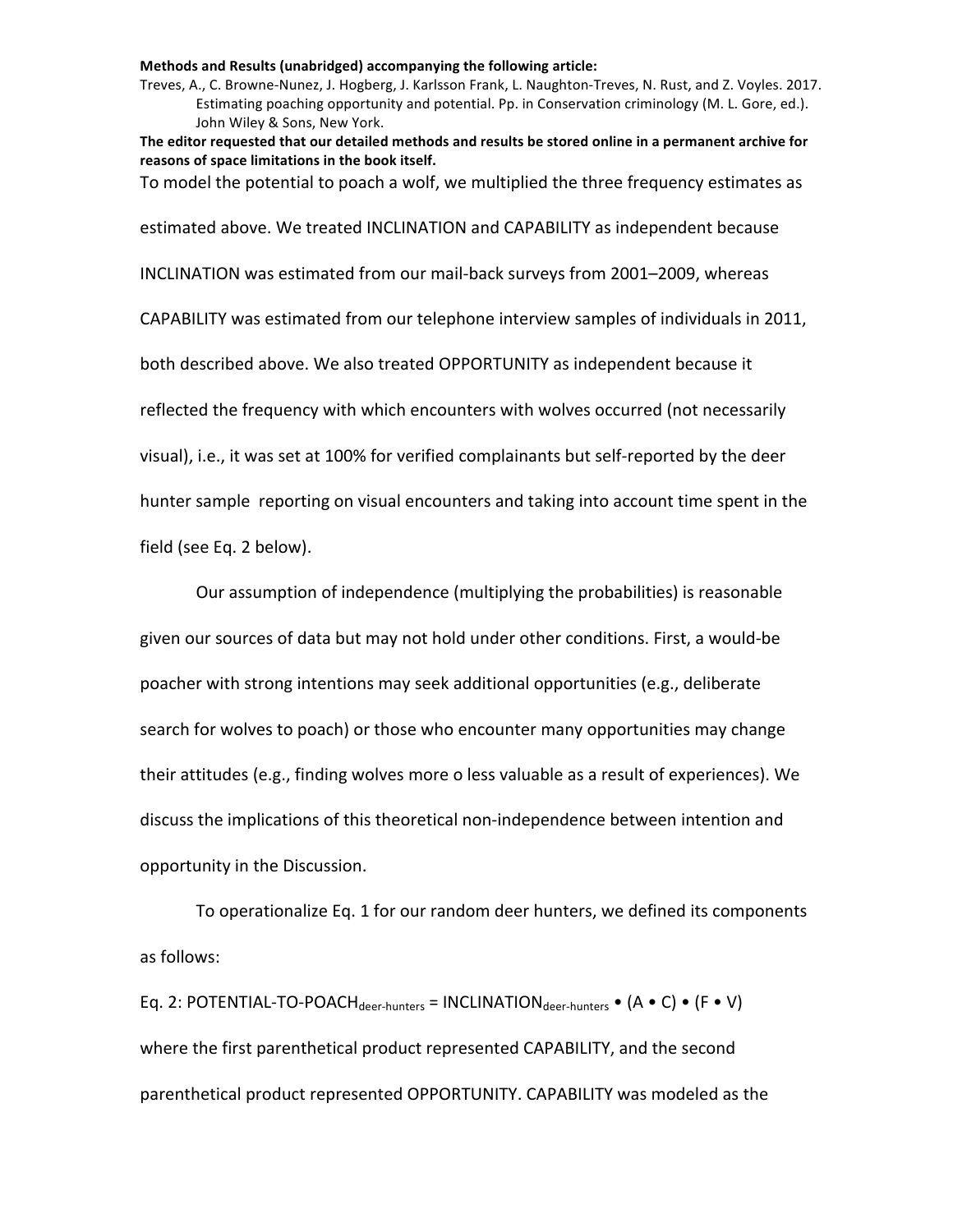Treves, A., C. Browne-Nunez, J. Hogberg, J. Karlsson Frank, L. Naughton-Treves, N. Rust, and Z. Voyles. 2017. Estimating poaching opportunity and potential. Pp. in Conservation criminology (M. L. Gore, ed.). John Wiley & Sons, New York.

The editor requested that our detailed methods and results be stored online in a permanent archive for reasons of space limitations in the book itself.

product of A (the proportion of respondents who reported having access to a loaded

weapon at the time of the encounter), and C (the proportion of those who believed they could have shot a wolf had they had a loaded weapon). The questions allowing us to estimate A were, "Did you have access to a weapon when you saw the wolf/wolves?", "If yes, were you carrying it at the time you saw the wolf/wolves?", and "If yes: Was it loaded?". One might argue that some encounters lasted long enough for the respondent to fetch, load, and ready a weapon but we deemed this too speculative to add. The question with which we estimated C was, "Playing the scene back in your memory, do you think you might have been able to shoot the wolf or wolves that you saw immediately before, during, or immediately after this incident?" Although we asked how many wolves they might have shot (median 1, range 1–2), we chose to model poaching of a single wolf, because we assumed the others would usually escape after the first shot. OPPORTUNITY for deer hunters was modeled as the product of V (the proportion of respondents who ever reported a visual encounter with a wolf in response to the following question, "Have you ever seen wolves while deer hunting or preparing your hunting site?") and F (the median number of visual encounters with wolves during a hunter's self-reported career). We estimated F by responses to the question, "If yes, on how many different days have you seen wolves while you were deer hunting and/or preparing your site?" Because encounters were self-reported we did not restrict the deer hunters to reporting encounters prior to 2007 as in our complainant sample. Instead we asked, "When was this sighting/the most recent sighting?" and "How many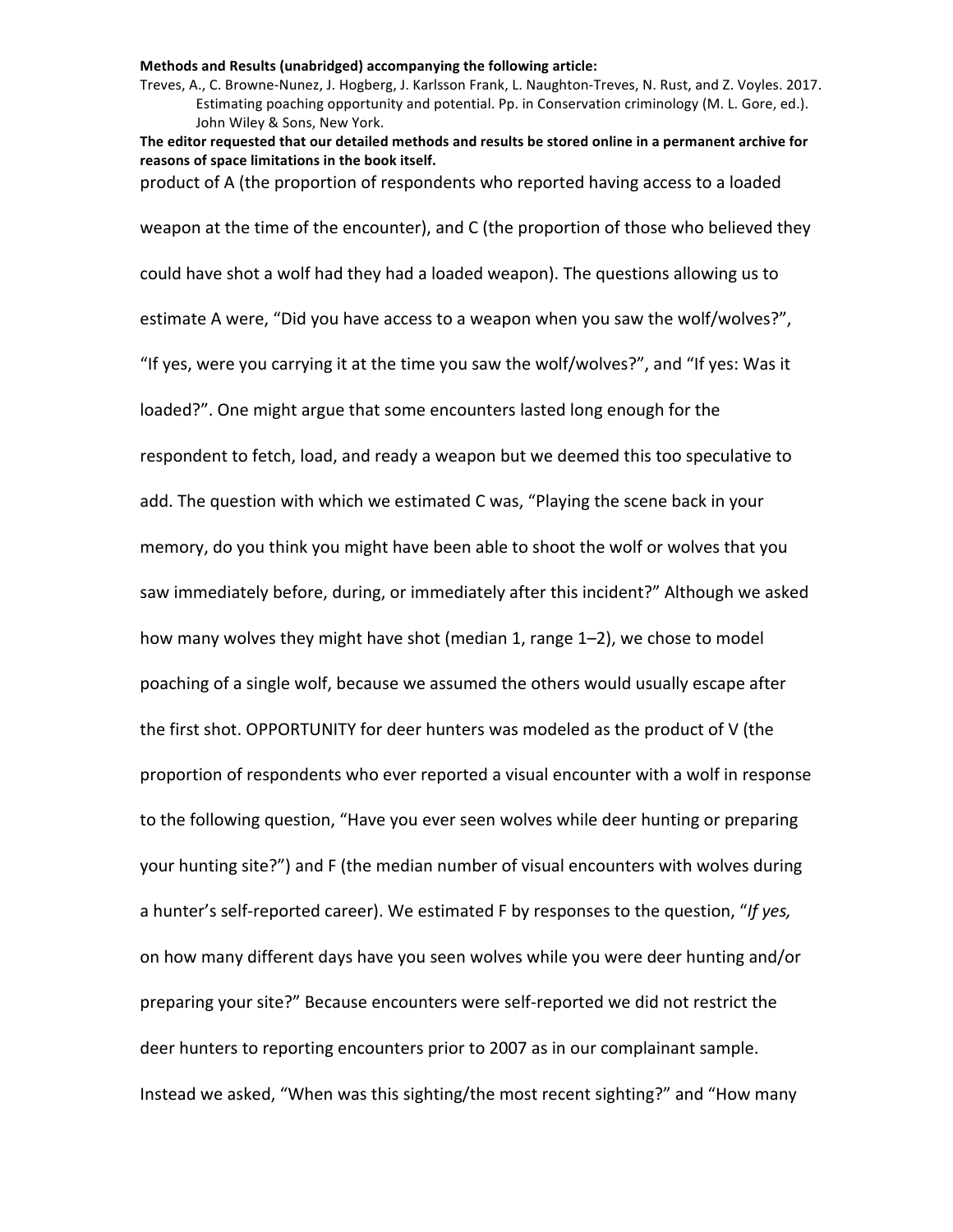Treves, A., C. Browne-Nunez, J. Hogberg, J. Karlsson Frank, L. Naughton-Treves, N. Rust, and Z. Voyles. 2017. Estimating poaching opportunity and potential. Pp. in Conservation criminology (M. L. Gore, ed.). John Wiley & Sons, New York.

The editor requested that our detailed methods and results be stored online in a permanent archive for reasons of space limitations in the book itself.

years have you been hunting deer?" so we could account for career effort. Although we

report our respondents' assessments of the potential for their companions to have

poached a wolf during the same encounter, we did not include that in Equation 2, as it

seemed too speculative.

By contrast to our deer-hunter sample whose encounters were *not* verified

independently, we treated our second sample as real encounters with wolves

(OPPORTUNITY =  $1.0$ ) because of the verification procedure described above.

Accordingly, we modeled POTENTIAL-TO-POACH for complainants as follows:

Eqs. 3–5: POTENTIAL-POACHING<sub>x</sub>= INCLINATION<sub>x</sub>• (A • C)

Where x is pet owners, livestock owners, or bear hunters, and each is presented in

Results with its own equation.

# RESULTS

## *Deer hunters*

Among our random sample of deer hunters living in wolf range, 27 of 60 (V = 0.45) reported seeing wolves (n = 22 while hunting, n = 5 while preparing their site in the most recent events). The 27 respondents with visual encounters reported  $1-42$  such encounters in their hunting careers (median 2) and when asked, "When was this sighting/the most recent sighting?", the median response was the previous year (median last year, range 0–55) hence we estimated  $F = 1$  because a median of 2 encounters every other year resulted in a median of 1 encounter per year. There was no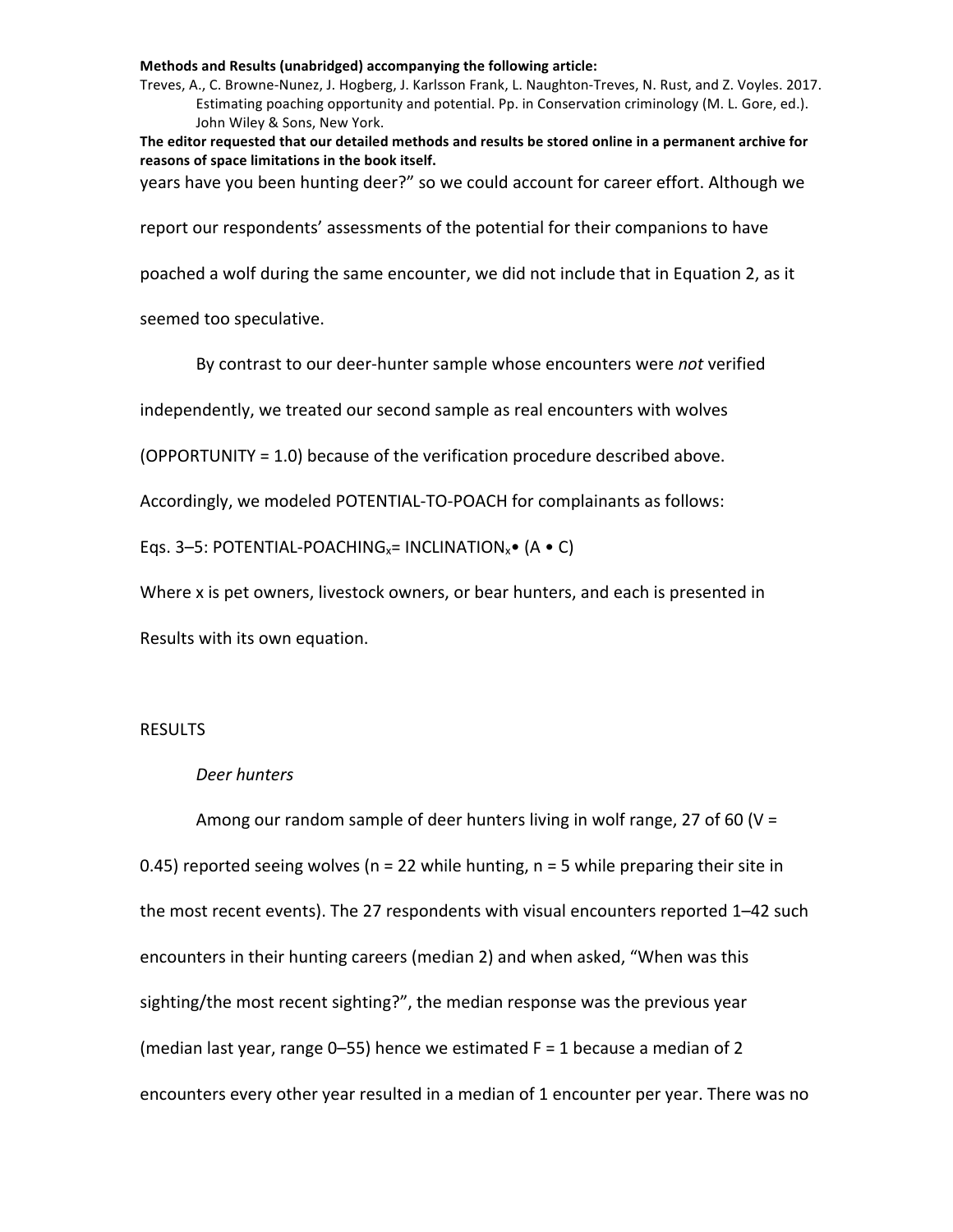Treves, A., C. Browne-Nunez, J. Hogberg, J. Karlsson Frank, L. Naughton-Treves, N. Rust, and Z. Voyles. 2017. Estimating poaching opportunity and potential. Pp. in Conservation criminology (M. L. Gore, ed.). John Wiley & Sons, New York.

The editor requested that our detailed methods and results be stored online in a permanent archive for reasons of space limitations in the book itself. association between the response to, "How many years have you been hunting deer?" and whether they had seen wolves (median 40 years; range 2-49) or had not seen wolves (median 40 years, 6-73)— all were sampled from within wolf range. The durations of visual encounters were estimated at 2-900 seconds (median 30). Almost all of the 27 reported having had access to a weapon during the encounter ( $n = 3$  bows), all said they were carrying it at the time, and almost all reported it had been loaded

(including the 3 bow hunters) so we estimated  $A = 0.93$  as the product of the two. When

we included a 'maybe' response as 0.5, we found that 20.5 of 27 respondents thought

they might have been able to shoot a wolf, so we estimated  $C = 0.76$ . The median

number of wolves they believed they might have shot was one. Following Eq. 2,

POTENTIAL-TO-POACH deer-hunters-minimum =  $0.17 \cdot (0.93 \cdot 0.76) \cdot (1 \cdot 0.45) = 0.054$ 

POTENTIAL-TO-POACH deer-hunters-maximum =  $0.29 \cdot (0.93 \cdot 0.76) \cdot (1 \cdot 0.45) = 0.092$ 

In sum, 5.4–9.2% of deer-hunters from wolf range had the potential to poach a wolf each year by our model.

We asked deer-hunter respondents, "Did anyone else see the wolf/wolves before, during, or after the encounter?" and "If yes, were they armed with a loaded weapon?" The median number of armed companions who also saw the wolf was one (n = 18) whom they deemed capable of shooting the wolf in 8 cases (44%). When asked, "Were you concerned for your personal safety during your encounter?", 33% said 'yes'. Although the 27 deer hunters who had seen wolves appeared to be more likely to use concealments (100%) than those who had never seen wolves (87%), the role of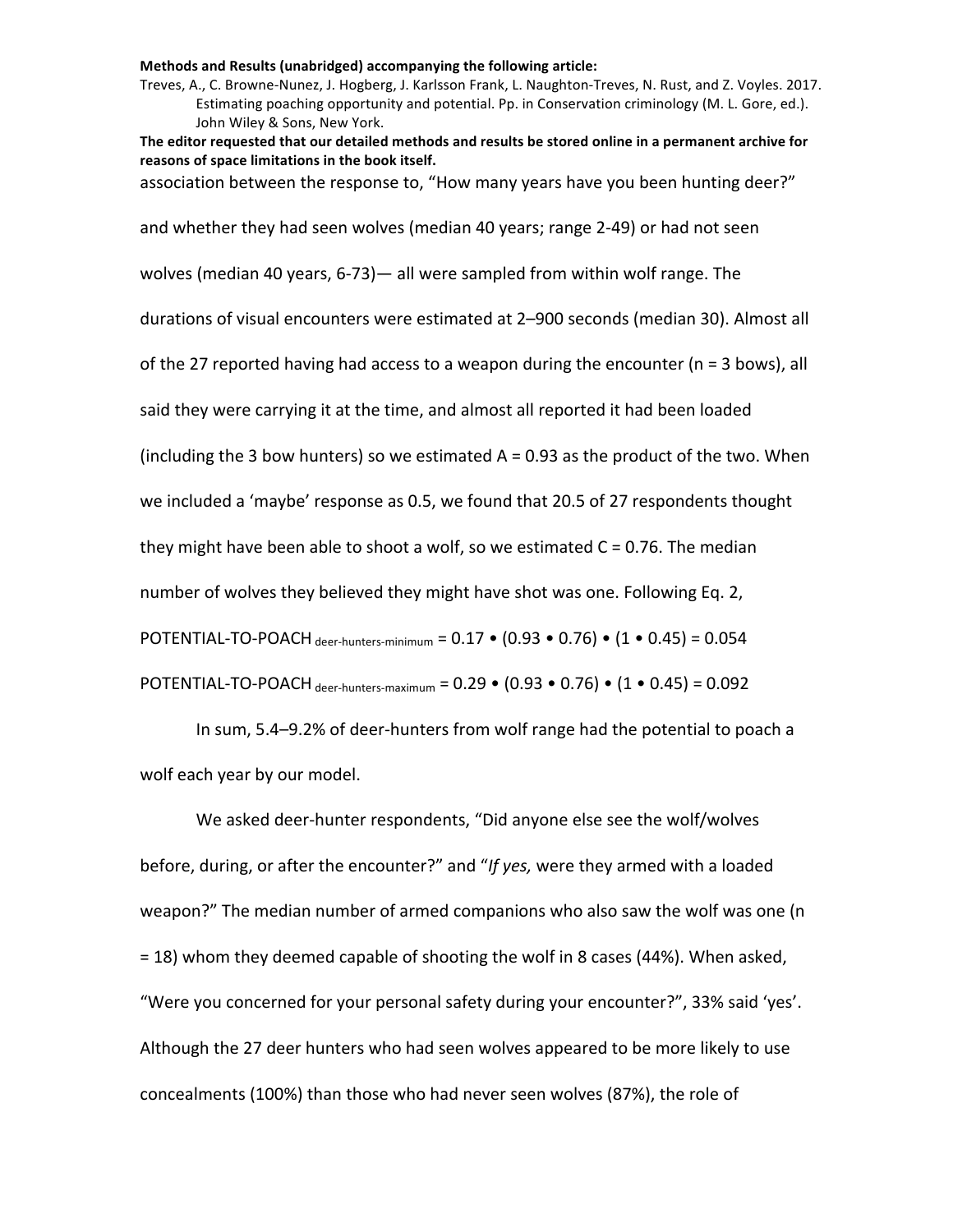Treves, A., C. Browne-Nunez, J. Hogberg, J. Karlsson Frank, L. Naughton-Treves, N. Rust, and Z. Voyles. 2017. Estimating poaching opportunity and potential. Pp. in Conservation criminology (M. L. Gore, ed.). John Wiley & Sons, New York.

The editor requested that our detailed methods and results be stored online in a permanent archive for reasons of space limitations in the book itself. concealment is ambiguous in our data. At the time of the sightings, 38% of 27 deer hunters were not concealed "...when you sighted the wolf/wolves?" When asked, "If *concealed*, did the wolf/wolves seem to be aware of you presence?" 80% of deer hunters answered 'yes'. Also addressing conspicuousness of deer hunters, 33% answered 'yes' when asked, "Were you hunting alone or in a group?" (median 1, range 1-9 companions). "If in a group, was everyone in your group together, or within earshot of each other, during the wolf encounter?" (no = 2, yes = 6). "How would you describe your/your group's noise level immediately before seeing the wolf/wolves - quiet, moderate, or loud?" ( $n = 24$  of 27, 88% reported 'quiet'). "Were there other hunters besides you/your group in the area that day?" (no = 9, yes =15, ? = 3). "Had you/anyone in your group/nearby fired a shot before the sighting?" (no = 26, yes = 1). "Did you harvest/wound any deer at that site in that season prior to seeing the wolf/wolves?" (no = 23, harvest = 3, wound = 0). "Were there any dead deer, dear gut piles, or deer skeletons in the area prior to that sighting?" (no = 21, yes = 3, ? = 1). "Were you aware

of the wolf/wolves living nearby prior to the sighting?" (no = 3, yes = 21). "Was the land public access or private land?" (public =  $10$ , private =  $16$ ).

### *Pet owners*

We estimated A as 0.12 and C as 0.29. Following Eq. 3, we modeled POTENTIAL-TO-POACH pet-owners-minimum =  $0.30 \cdot (0.12 \cdot 0.29) = 0.010$ POTENTIAL-TO-POACH pet-owners-maximum =  $0.44 \cdot (0.12 \cdot 0.29) = 0.015$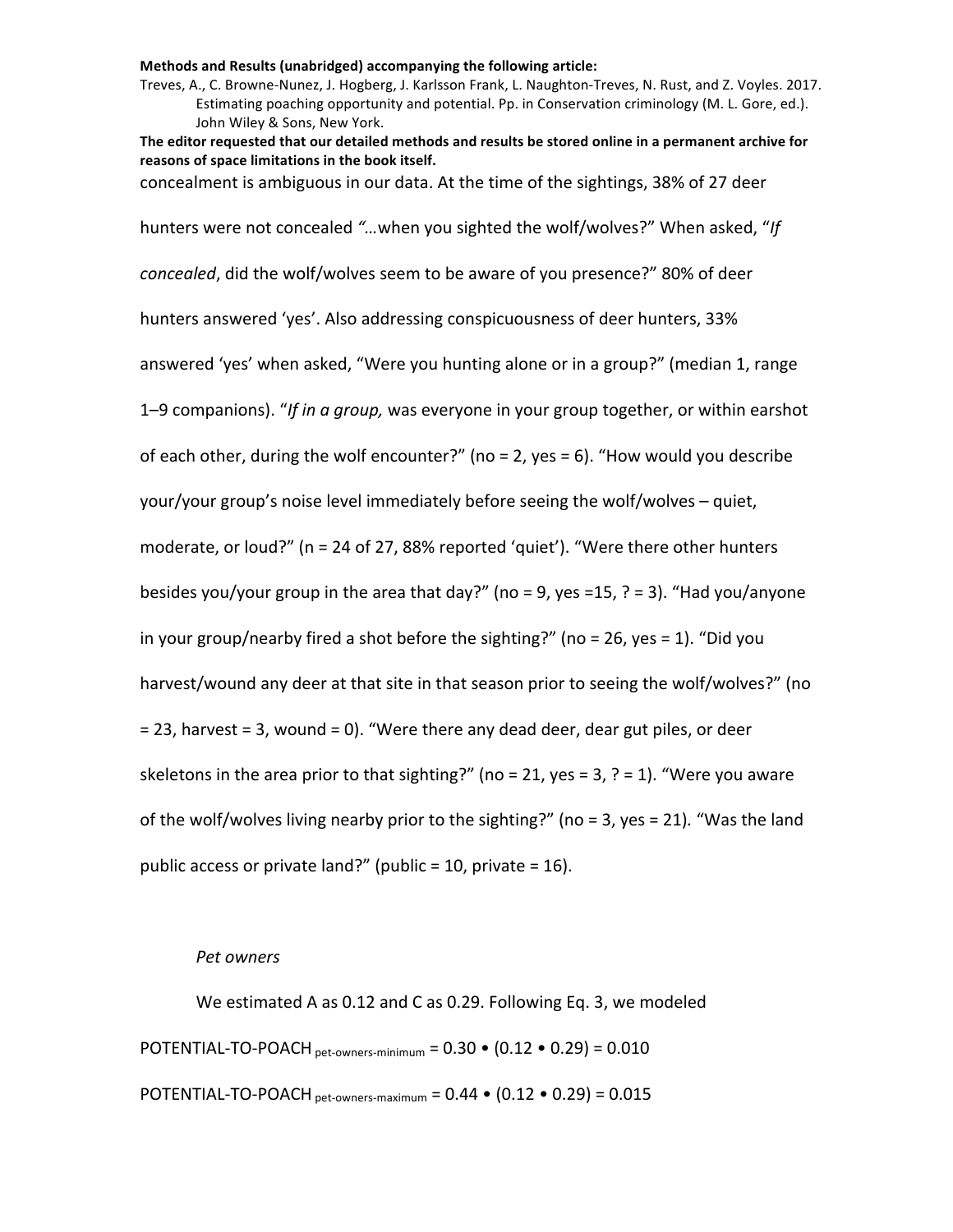Treves, A., C. Browne-Nunez, J. Hogberg, J. Karlsson Frank, L. Naughton-Treves, N. Rust, and Z. Voyles. 2017. Estimating poaching opportunity and potential. Pp. in Conservation criminology (M. L. Gore, ed.). John Wiley & Sons, New York.

The editor requested that our detailed methods and results be stored online in a permanent archive for reasons of space limitations in the book itself.

Hence  $1-1.5%$  of pet owners with verified wolf complaints had the potential to

poach as we have defined it.

When asked, "Were you concerned for your personal safety?", 1 of 17 (6%) of

the pet owners answered 'yes'. Among pet-owners, 16 of 17 reported a single pet

involved  $(n = 24$  dogs total) in response to "How many of your pets were directly

involved in this incident?" and six responded, 'yes' to "Were any other pets, yours or

someone else's, in the vicinity during this incident?". Four respondents reported the

incident took place on another property. These respondents believed that other persons

might have shot the wolf in 22% of cases.

*Livestock owners*

For 61 livestock-owner respondents,  $A = 0.05$  and  $C = 0.11$ . Following Eq. 4, we modeled

POTENTIAL-TO-POACH livestock-owners-minimum =  $0.29 \cdot (0.05 \cdot 0.11) = 0.0016$ POTENTIAL-TO-POACH livestock-owners-maximum =  $0.39 \cdot (0.05 \cdot 0.11) = 0.0021$ 

Hence our model predicted 0.2% of livestock owners with verified wolf complaints had the potential to poach.

For 61 livestock-owners responding to, "Where was/were the animal(s) located at the time of the incident?", we found refusal to respond = 1, barn = 1, enclosure =  $6$ , pasture = 53, all three = 1. Livestock owners believed that other persons might have shot the wolf in 6% of cases. Among the livestock owners: "Were there any carcass dumps, including those used for road-kill deer, on your property or the surrounding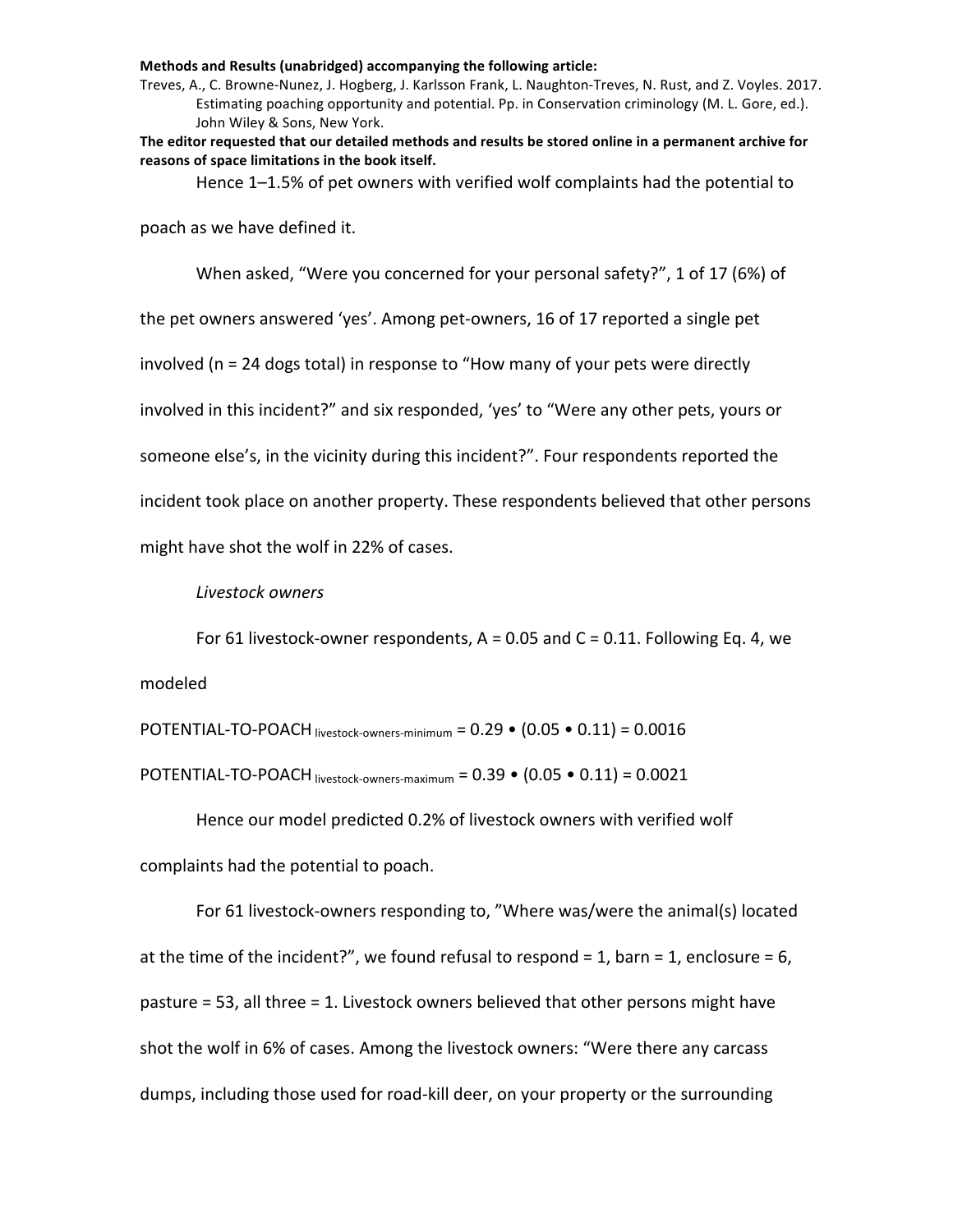Treves, A., C. Browne-Nunez, J. Hogberg, J. Karlsson Frank, L. Naughton-Treves, N. Rust, and Z. Voyles. 2017. Estimating poaching opportunity and potential. Pp. in Conservation criminology (M. L. Gore, ed.). John Wiley & Sons, New York.

The editor requested that our detailed methods and results be stored online in a permanent archive for reasons of space limitations in the book itself. properties when this incident occurred?" (no = 55, yes = 5, ? = 2). "Were you on the

farm at the time of the incident? (no = 15, yes = 40, ? = 6). "Were there dog(s) in the vicinity of the attack site?" (no = 40, yes = 20) and "If yes, how many?" (one = 12, two = 4, three  $= 2$ , four  $= 1$ , twelve  $= 1$ ) and "If yes, does it/do they usually bark when wildlife enter your property?" (no = 3, yes = 17) and "If yes, did they bark at the time of the

incident?" (no = 2, yes = 17) and "If yes, did this warn you of trouble?" (no = 5, yes = 2).

"Were there any signs or warnings [other than dogs] just prior to the incident?" (no =

49, yes = 9,  $?$  = 3) and "Did you observe the animals' behavior change before the wolf

appeared?" (no = 48, yes = 10, ? = 4).

## *Bear hunters*

For the 29 bear-hunter respondents,  $A = 0.10$ , and  $C = 0.17$ . Following Eq. 5, we modeled

Eq.4: POTENTIAL-TO-POACH bear-hunters-minimum =  $0.23 \cdot (0.10 \cdot 0.17) = 0.004$ 

Eq.5: POTENTIAL-TO-POACH bear-hunters-maximum =  $0.43 \cdot (0.10 \cdot 0.17) = 0.007$ 

Hence our model predicted 0.4-0.7% of bear hunters who used hounds and had verified wolf complaints had the potential to poach.

For 29 bear-hunter respondents asked, "Did you see the wolf/wolves immediately before, during or immediately after the attack?", we found 'never' = 20, 'before' = 1, 'during' = 2, 'after' = 3 (multiple responses accepted). Additional situational details are presented in Supporting Information 1. 1.5 of 29 (5%) were concerned for their personal safety. These respondents considered that their companions might have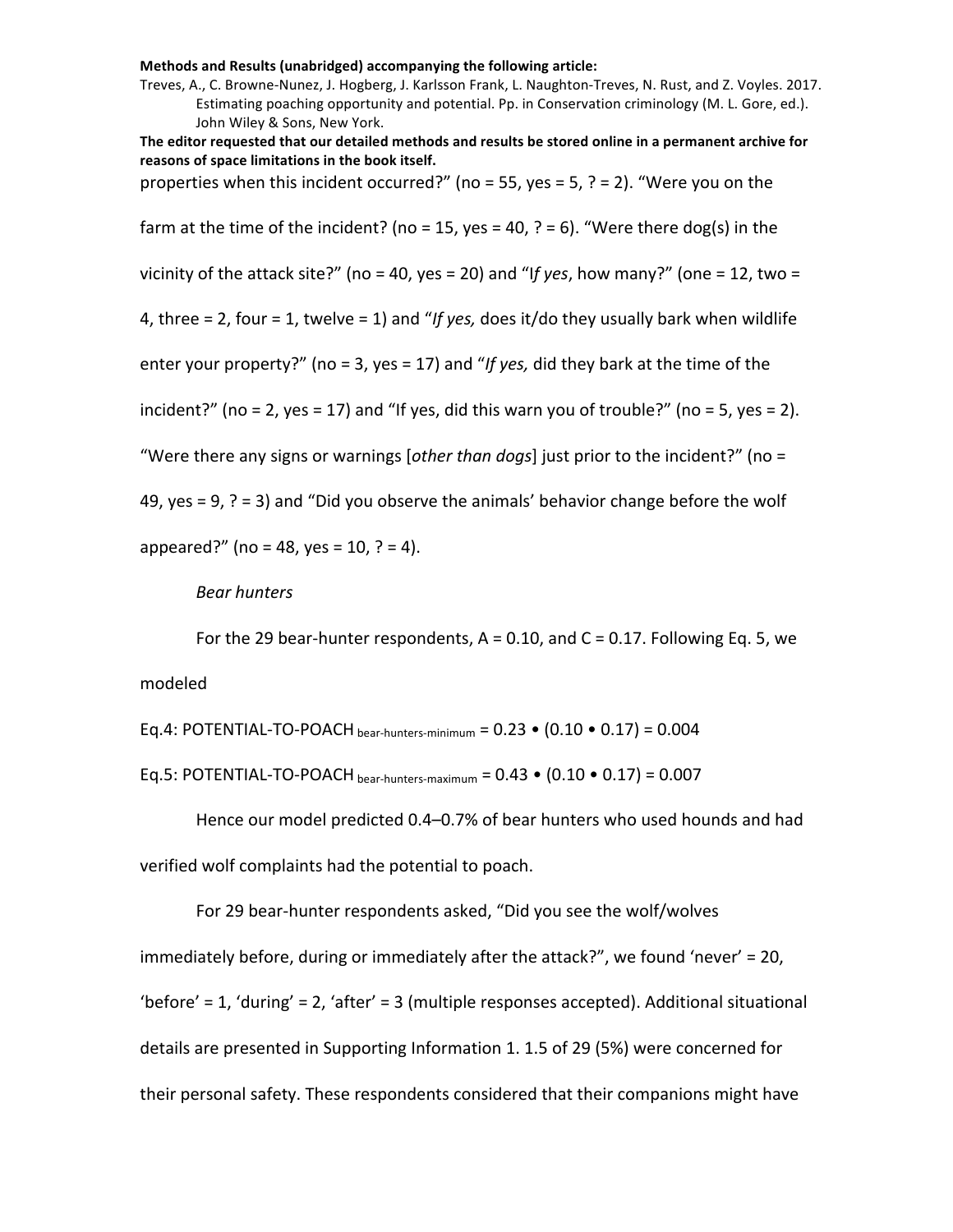Treves, A., C. Browne-Nunez, J. Hogberg, J. Karlsson Frank, L. Naughton-Treves, N. Rust, and Z. Voyles. 2017. Estimating poaching opportunity and potential. Pp. in Conservation criminology (M. L. Gore, ed.). John Wiley & Sons, New York.

The editor requested that our detailed methods and results be stored online in a permanent archive for reasons of space limitations in the book itself.

shot the wolf in 7% of cases. "Was the land public access or private land?" (public = 21,

private = 4, mix = 3, ? = 1). "Did you (or your group) use bait at this site?" (no = 15, yes =

14). To the question, "Did this incident take place while training or hunting?" (training =

16, hunting = 13) and "*If hunting:* Which game animal(s) were you hunting?" (bears = 23,

other  $= 3$ ). "Were you hunting/training alone or in a group?" (alone  $= 2$ , group  $= 27$ ).

Were any other dogs, yours or someone else's, in the vicinity during this incident?" (no =

10, yes = 19, median 4 dogs, 1–78). "How much time had elapsed from when the dog

was released to when it was attacked?"  $(15-30 \text{ minutes} = 6, 30-60 = 9, \text{ $>60 \text{ min} = 12, ? =$ 

2).

# *Complainants of health and human safety*

For 8 complainants,  $A = 0.13$  and  $C = 0.40$ . We did not model POTENTIAL-TO-

POACH because we di not have an estimate of INCLINATION for these respondents (see Methods above). Five of eight complainants with health and human safety concern reported concerns for personal safety during our telephone interviews (63%). Apparently in the remainder, the verifier interpreted the incident as a threat to human health or safety or the respondent had forgotten that concern, although the official record we received was mute on the source of concerns. For these 8 situations, respondents answered the following question, "What activity were you engaged in during the incident?", husbandry (n = 3), by house (n = 3), other (n = 2). Of the six engaged in husbandry or by the house, four incidents occurred within 50 m of the complainant, and two occurred further away. Two respondents affirmed that pets or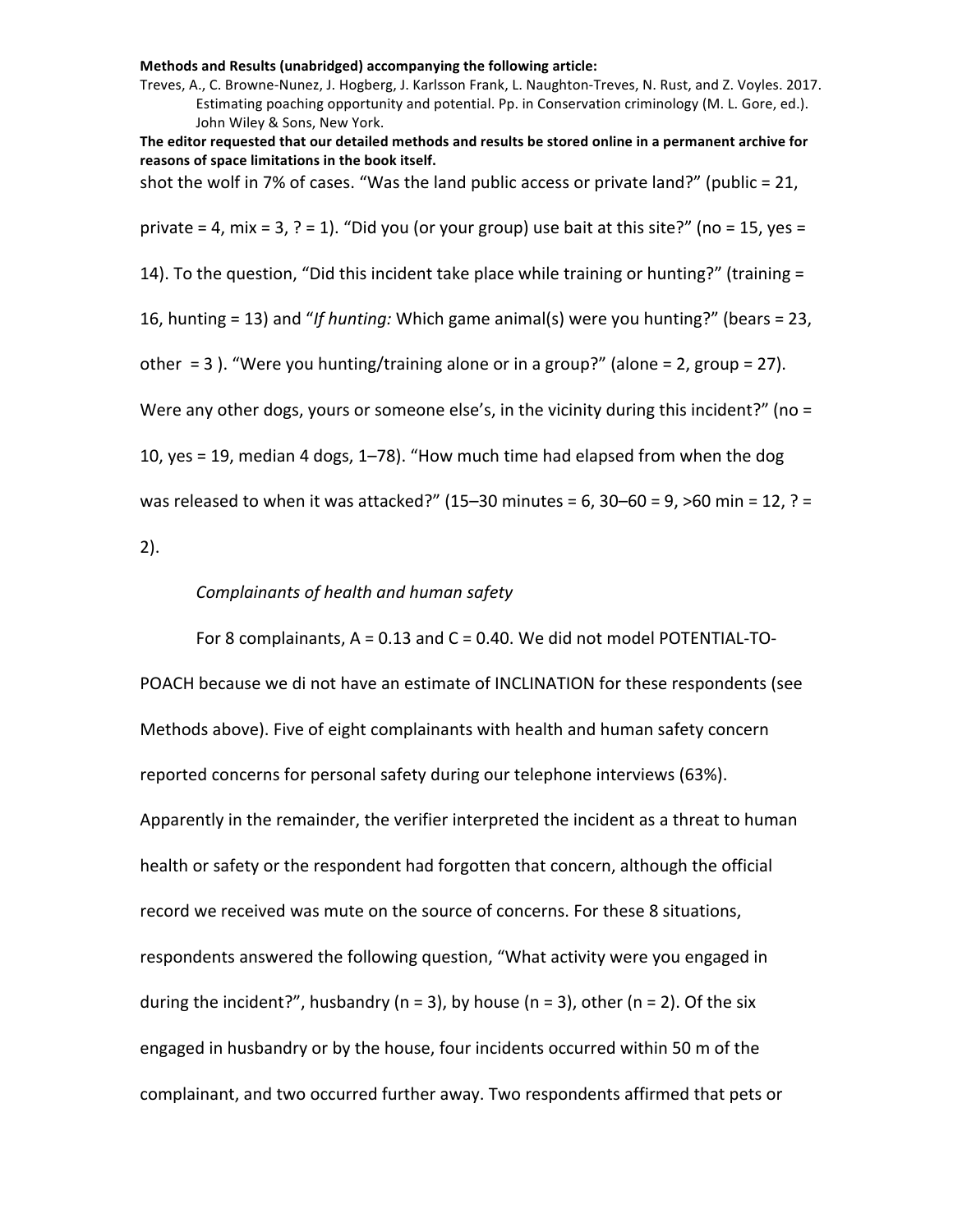Treves, A., C. Browne-Nunez, J. Hogberg, J. Karlsson Frank, L. Naughton-Treves, N. Rust, and Z. Voyles. 2017. Estimating poaching opportunity and potential. Pp. in Conservation criminology (M. L. Gore, ed.). John Wiley & Sons, New York.

The editor requested that our detailed methods and results be stored online in a permanent archive for reasons of space limitations in the book itself.

livestock were involved in this incident (3 dogs, 1 chicken), suggesting half of these cases

might be modeled as pet- or livestock-owners. The respondents believed that other

persons might have shot the wolf in 16% of cases.

# *Effects* on wolf population

From 15 March 2007 until 3 October 2011 (the time window we asked

complainants to recollect), the State of Wisconsin verified 233 complaints about wolf attacks or threats to farm animals, 72 threats or attacks on hounds, 32 threats or attacks on pets, and 17 health and human safety concerns (WDNR annual records accessed through a Memorandum of Understanding with AT). If these incidents conformed to our respondents' self-reports, we expect that legalizing the killing of wolves under those complaint situations would result in approximately 1.5 wolves killed every 5 years. That estimate might double if one considered companions of respondents and their capability to poach more than one wolf per incident.

## Acknowledgments

This research was funded by the U.S. Fish & Wildlife Service, Howling For Wolves, and the National Socio-Environmental Synthesis Center (SESYNC) - NSF award DBI-1052875.. Methods were approved by the Wisconsin Department of Natural Resources and University of Wisconsin Institutional Review Board for the protection of human subjects protocol SE-2011-0838.

# References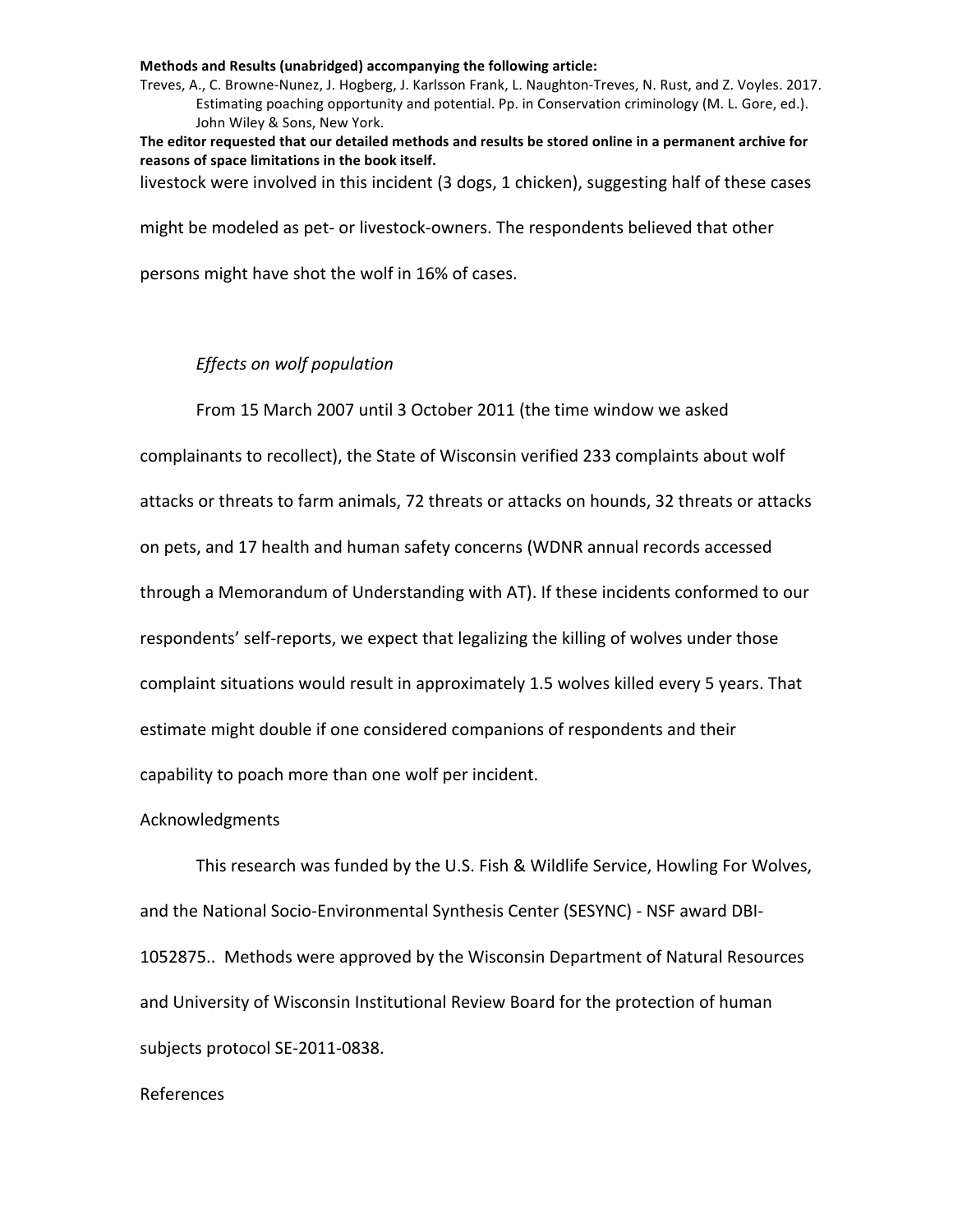Treves, A., C. Browne-Nunez, J. Hogberg, J. Karlsson Frank, L. Naughton-Treves, N. Rust, and Z. Voyles. 2017. Estimating poaching opportunity and potential. Pp. in Conservation criminology (M. L. Gore, ed.). John Wiley & Sons, New York.

The editor requested that our detailed methods and results be stored online in a permanent archive for reasons of space limitations in the book itself.

1. Dex, S. (1995). The reliability of recall data: A literature review. *Bulletin de* 

*Methodologie Sociologique, 49*, 58-80. 

2. Mladenoff, D. J., Clayton, M. K., Pratt, S. D., Sickley, T. A., & Wydeven, A. P.

(2009). Change in occupied wolf habitat in the Northern Great Lakes Region. In

A. P. Wydeven, T. R. Van Deelen, & E. J. Heske (Eds.), *Recovery of Gray Wolves in* 

the Great Lakes Region of the United States: an Endangered Species Success

*Story* (pp. 119-138). New York: Springer.

- 3. Naughton-Treves, L., Grossberg, R., & Treves, A. (2003). Paying for tolerance: The impact of livestock depredation and compensation payments on rural citizens' attitudes toward wolves. *Conservation Biology*, 17, 1500-1511.
- 4. Pearson, E. W., & Caroline, M. (1981). Predator control in relation to livestock losses in Central Texas. Journal of Range Management, 34(6), 435-441.
- 5. Ruid, D. B., Paul, W. J., Roell, B. J., Wideven, A. P., Willging, R. C., Jurewicz, R. L., & Lonsway, D. H. (2009). Wolf–human conflicts and management in Minnesota, Wisconsin, and Michigan. In A. P. Wydeven, T. R. Van Deelen, & E. J. Heske (Eds.), *Recovery of Gray Wolves in the Great Lakes Region of the United States: An Endangered Species Success Story* (pp. 279-295). New York: Springer.
- 6. Salant, P., & Dillman, D. A. (1994). *How to conduct your own survey*. New York: John Wiley and Sons.
- 7. Thiel, R. P., Hall, W., Heilhecker, E., & Wydeven, A. P. (2009). A Disjunct Gray Wolf Population in Central Wisconsin. In A. P. Wydeven, T. R. Van Deelen, & E. J.